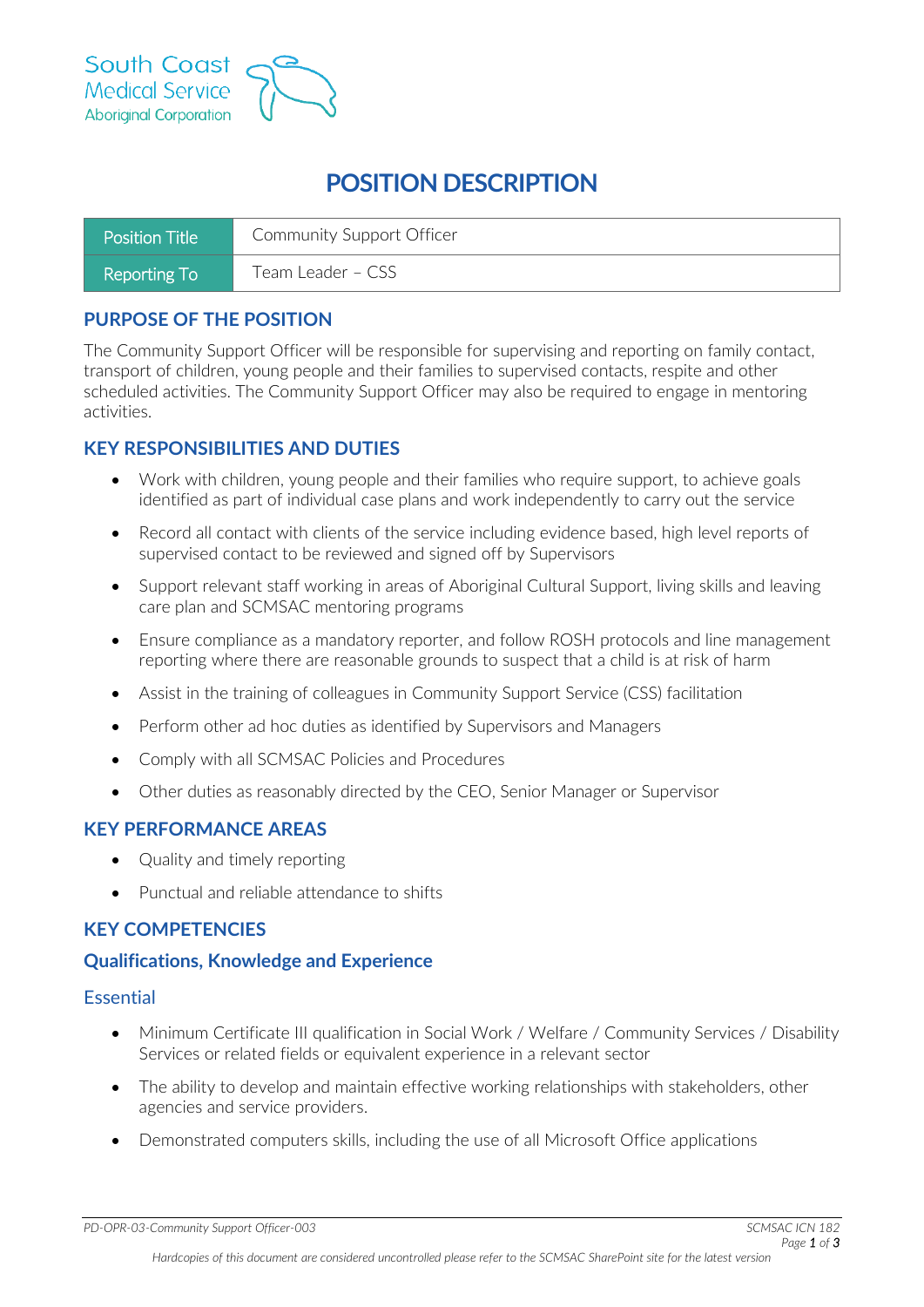- Proficiency in report writing and demonstrated ability to develop, organise and maintain records and reports in a timely manner
- Ability to work autonomously under limited supervision, exercising sound professional judgement and seeking advice and consultation when appropriate as well as working as part of a wider team
- Personal organisation skills including time management and ability to prioritise competing demands
- Understanding of the importance of handling sensitive and confidential client or service information
- Clear Working with Children Check, Working with Vulnerable People Registration and National Police History Check.
- First Aid Certificate or willing to obtain
- Full, valid Driver's Licence and willingness to transport clients, and travel overnight in regional and interstate areas if required

# Desirable

- Aboriginality\*
- Demonstrated ability in working with Aboriginal people, their communities and organisations

# **PERSONAL QUALITIES AND ATTRIBUTES**

- Effective conflict resolution skills, negotiation, mediation and decision making skills
- Demonstrates initiative and an ability to problem solve
- Good literacy skills
- Effective communication skills including written and verbal communication with the ability to exercise these skills with people at all levels

### **RELATIONSHIPS**

| With                                           | Purpose                                                                                                                                                                                                                                         |
|------------------------------------------------|-------------------------------------------------------------------------------------------------------------------------------------------------------------------------------------------------------------------------------------------------|
| SCMSAC CEO                                     | The CEO may make day to day requests for support and<br>information from the Community Support Officer.                                                                                                                                         |
| PSP Executive Officer and Manager              | The Community Support Officer may receive guidance<br>and direction from the Executive Officer PSP and PSP<br>Manager Preservation.                                                                                                             |
| <b>PSP Team Leader CSS</b>                     | The Team Leader - CSS is the first point of contact for<br>the overall direction of work and will provide support and<br>supervision to the Community Support Officer.                                                                          |
| SCMSAC Managers, Team Leaders<br>and Employees | The Community Support Officer will interact closely with<br>the Team Leader and other employees to develop and<br>maintain effective working relationships, collaborate on<br>matters, exchange information and provide advice and<br>feedback. |

*PD-OPR-03-Community Support Officer-003 SCMSAC ICN 182*